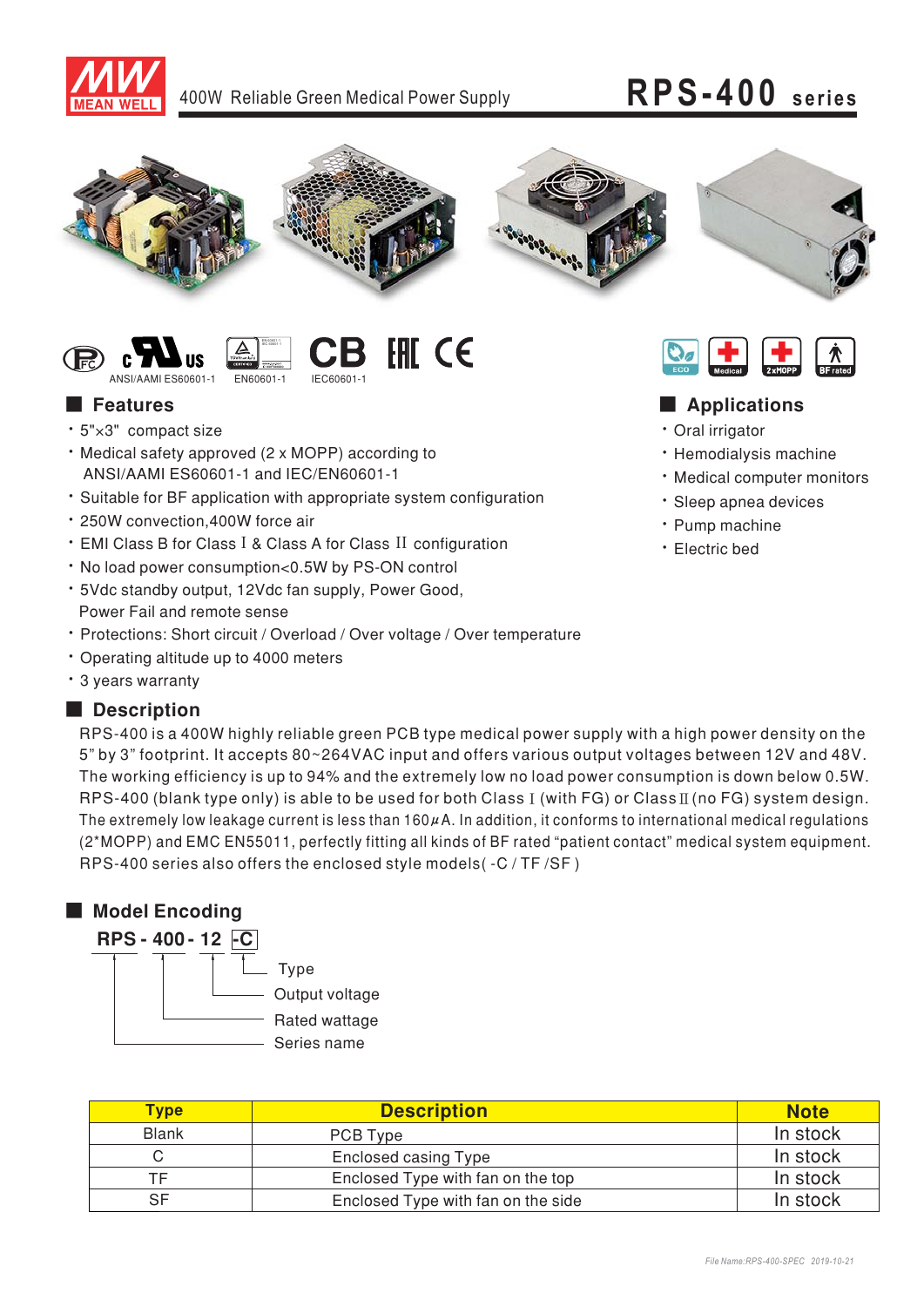

### **SPECIFICATION**

| <b>MODEL</b>      |                                                                        |                   | RPS-400-12□ RPS-400-15□                                                                                                       | RPS-400-18                                           | <b>RPS-400-24</b>                                                                      |                | RPS-400-27 RPS-400-36 | RPS-400-48      |                |  |
|-------------------|------------------------------------------------------------------------|-------------------|-------------------------------------------------------------------------------------------------------------------------------|------------------------------------------------------|----------------------------------------------------------------------------------------|----------------|-----------------------|-----------------|----------------|--|
|                   | <b>DC VOLTAGE</b>                                                      |                   | 12V                                                                                                                           | 15V                                                  | <b>18V</b>                                                                             | <b>24V</b>     | <b>27V</b>            | 36 <sub>V</sub> | 48V            |  |
|                   |                                                                        | 25CFM             | 33.3A                                                                                                                         | 26.7A                                                | 22.3A                                                                                  | 16.7A          | 14.9A                 | 11.2A           | 8.4A           |  |
|                   | <b>CURRENT</b>                                                         | Convection 20.8A  |                                                                                                                               | 16.7A                                                | 13.9A                                                                                  | 10.5A          | 9.3A                  | 7A              | 5.3A           |  |
|                   | <b>RATED</b>                                                           | 25CFM             | 399.6W                                                                                                                        | 400.5W                                               | 401.4W                                                                                 | 400.8W         | 402.3W                | 403.2W          | 403.2W         |  |
|                   | <b>POWER</b>                                                           | Convection 249.6W |                                                                                                                               | 250.5W                                               | 250.2W                                                                                 | 252W           | 251.1W                | 252W            | 254.4W         |  |
|                   | RIPPLE & NOISE (max.) Note.2 120mVp-p                                  |                   |                                                                                                                               | 120mVp-p                                             | 150mVp-p                                                                               | 150mVp-p       | 200mVp-p              | 200mVp-p        | 200mVp-p       |  |
| <b>OUTPUT</b>     | VOLTAGE ADJ. RANGE(main output) 11.4~12.6V                             |                   |                                                                                                                               | $14.3 - 15.8V$                                       | $17.1 - 18.9V$                                                                         | 22.8~25.2V     | $25.6 - 28.4V$        | $34.2 - 37.8V$  | $45.6 - 50.4V$ |  |
|                   | VOLTAGE TOLERANCE Note.3 $\pm$ 3.0%                                    |                   |                                                                                                                               | ±3.0%                                                | ±3.0%                                                                                  | ±2.0%          | ±1.0%                 | ±1.0%           | ±1.0%          |  |
|                   | <b>LINE REGULATION</b>                                                 |                   | ±0.5%                                                                                                                         | $\pm 0.5\%$                                          | ±0.5%                                                                                  | ±0.5%          | ±0.5%                 | ±0.5%           | ±0.5%          |  |
|                   | <b>LOAD REGULATION</b>                                                 |                   | ±1.0%                                                                                                                         | ±1.0%                                                | ±1.0%                                                                                  | ±1.0%          | ±1.0%                 | ±1.0%           | ±1.0%          |  |
|                   | <b>SETUP, RISE TIME</b>                                                |                   | 1000ms, 30ms/230VAC                                                                                                           |                                                      | 1500ms, 30ms/115VAC at full load                                                       |                |                       |                 |                |  |
|                   | HOLD UP TIME (Typ.)                                                    |                   | 16ms/230VAC                                                                                                                   | 16ms/115VAC at full load                             |                                                                                        |                |                       |                 |                |  |
|                   |                                                                        |                   | <b>VOLTAGE RANGE</b> Note.4 80 ~ 264VAC                                                                                       | $113 - 370$ VDC                                      |                                                                                        |                |                       |                 |                |  |
|                   | <b>FREQUENCY RANGE</b>                                                 |                   | $47 \sim 63$ Hz                                                                                                               |                                                      |                                                                                        |                |                       |                 |                |  |
|                   | <b>POWER FACTOR</b>                                                    |                   |                                                                                                                               |                                                      | PF>0.94/230VAC PF>0.98/115VAC at full load                                             |                |                       |                 |                |  |
| <b>INPUT</b>      | <b>EFFICIENCY (Typ.)</b>                                               |                   | 91.5%                                                                                                                         | 92%                                                  | 93%                                                                                    | 93%            | 93.5%                 | 94%             | 94%            |  |
|                   | <b>AC CURRENT (Typ.)</b>                                               |                   | 4.2A/115VAC<br>2.1A/230VAC                                                                                                    |                                                      |                                                                                        |                |                       |                 |                |  |
|                   | <b>INRUSH CURRENT (Typ.)</b>                                           |                   | COLD START 35A/115VAC<br>70A/230VAC                                                                                           |                                                      |                                                                                        |                |                       |                 |                |  |
|                   |                                                                        |                   | LEAKAGE CURRENT (max.) Note.5 Earth leakage current <200µA/264VAC 50Hz, Touch current < 70µA/264VAC                           |                                                      |                                                                                        |                |                       |                 |                |  |
|                   | <b>OVERLOAD</b>                                                        |                   | 105 ~ 135% rated output power                                                                                                 |                                                      |                                                                                        |                |                       |                 |                |  |
|                   |                                                                        |                   |                                                                                                                               |                                                      | Protection type : Hiccup mode, recovers automatically after fault condition is removed |                |                       |                 |                |  |
| <b>PROTECTION</b> |                                                                        |                   | $13.2 \sim 15.6V$                                                                                                             | $16.5 - 19.5V$                                       | $19.8 - 23.4V$                                                                         | $26.4 - 31.2V$ | $29.7 - 35.1V$        | $39.6 - 46.8V$  | $52.8 - 62.4V$ |  |
|                   | <b>OVER VOLTAGE</b>                                                    |                   | Protection type : Shut down o/p voltage, re-power on to recover                                                               |                                                      |                                                                                        |                |                       |                 |                |  |
|                   | <b>OVER TEMPERATURE</b>                                                |                   | Protection type : Shut down o/p voltage, recovers automatically after temperature goes down                                   |                                                      |                                                                                        |                |                       |                 |                |  |
|                   | <b>5V STANDBY</b>                                                      |                   | 5Vsb: 5V@0.6A without fan, 1A with fan 25CFM;                                                                                 |                                                      |                                                                                        |                |                       |                 |                |  |
|                   |                                                                        |                   | Tolerance $\pm 2\%$ , ripple : 120mVp-p(max.)                                                                                 |                                                      |                                                                                        |                |                       |                 |                |  |
|                   | <b>FAN SUPPLY</b>                                                      |                   | $12V@0.5A$ for driving fan;                                                                                                   |                                                      |                                                                                        |                |                       |                 |                |  |
|                   |                                                                        |                   |                                                                                                                               | Tolerance $\pm$ 10%                                  |                                                                                        |                |                       |                 |                |  |
| <b>FUNCTION</b>   | <b>PS-ON INPUT SIGNAL</b>                                              |                   | Power on: $PS-ON = "Hi"$ or $" > 2 ~ 5V"$ ;                                                                                   |                                                      |                                                                                        |                |                       |                 |                |  |
|                   |                                                                        |                   | Power off: PS-ON = "Low" or " < $0 \sim 0.5V$ "                                                                               |                                                      |                                                                                        |                |                       |                 |                |  |
|                   | <b>POWER GOOD / POWER FAIL</b>                                         |                   |                                                                                                                               |                                                      | 500ms>PG>10ms; The TTL signal goes high with 10ms to 500ms delay after power set up;   |                |                       |                 |                |  |
|                   |                                                                        |                   | The TTL signal goes low at least 1ms before Vo below 90% of rated value<br>-30 ~ +70 $^{\circ}$ C (Refer to "Derating Curve") |                                                      |                                                                                        |                |                       |                 |                |  |
|                   | <b>WORKING TEMP.</b>                                                   |                   |                                                                                                                               |                                                      |                                                                                        |                |                       |                 |                |  |
|                   | <b>WORKING HUMIDITY</b>                                                |                   | $20 \sim 90\%$ RH non-condensing                                                                                              | $-40 \sim +85^{\circ}$ C, 10 ~ 95% RH non-condensing |                                                                                        |                |                       |                 |                |  |
|                   | <b>ENVIRONMENT STORAGE TEMP., HUMIDITY</b><br><b>TEMP. COEFFICIENT</b> |                   | $\pm$ 0.03%/°C (0 ~ 50°C)                                                                                                     |                                                      |                                                                                        |                |                       |                 |                |  |
|                   |                                                                        |                   |                                                                                                                               |                                                      |                                                                                        |                |                       |                 |                |  |
|                   |                                                                        |                   |                                                                                                                               |                                                      |                                                                                        |                |                       |                 |                |  |
|                   | <b>VIBRATION</b>                                                       |                   | 10~500Hz, 2G 10min./1cycle, 60min. each along X, Y, Z axes<br>OPERATING ALTITUDE Note.6 4000 meters                           |                                                      |                                                                                        |                |                       |                 |                |  |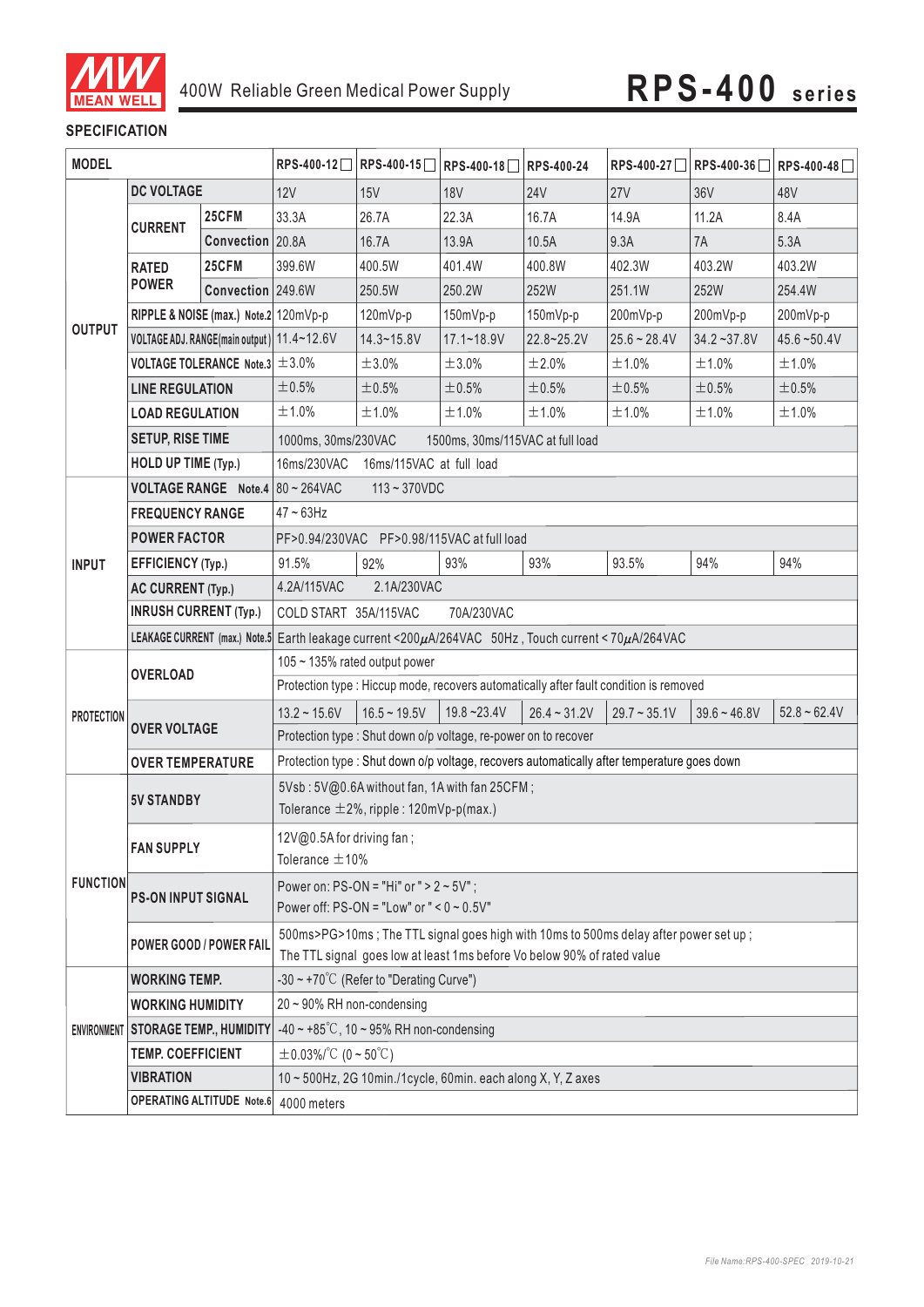

#### **SPECIFICATION**

|                     | <b>SAFETY STANDARDS</b>                                                                                                                                                                                                                                                                                                                                                                                                                                                                                                                                                                                                                                                                                                                                                                                                                                                                                                                                                                                                                                                                                                                                                                                                                                                                                                        |                                                  | IEC60601-1, TUV EN60601-1, EAC TP TC 004,<br>UL ANSI/AAMI ES60601-1 (3.1 version),<br>CAN/CSA-C22.2 No. 60601-1:14 - Edition 3 approved;<br>Design refer to EN60335-1<br>Primary-Secondary: 2xMOPP, Primary-Earth:1xMOPP, Secondary-Earth:1xMOPP |                 |                   |                                                                  |                                                                           |                                                                  |  |
|---------------------|--------------------------------------------------------------------------------------------------------------------------------------------------------------------------------------------------------------------------------------------------------------------------------------------------------------------------------------------------------------------------------------------------------------------------------------------------------------------------------------------------------------------------------------------------------------------------------------------------------------------------------------------------------------------------------------------------------------------------------------------------------------------------------------------------------------------------------------------------------------------------------------------------------------------------------------------------------------------------------------------------------------------------------------------------------------------------------------------------------------------------------------------------------------------------------------------------------------------------------------------------------------------------------------------------------------------------------|--------------------------------------------------|--------------------------------------------------------------------------------------------------------------------------------------------------------------------------------------------------------------------------------------------------|-----------------|-------------------|------------------------------------------------------------------|---------------------------------------------------------------------------|------------------------------------------------------------------|--|
|                     | <b>ISOLATION LEVEL</b>                                                                                                                                                                                                                                                                                                                                                                                                                                                                                                                                                                                                                                                                                                                                                                                                                                                                                                                                                                                                                                                                                                                                                                                                                                                                                                         |                                                  |                                                                                                                                                                                                                                                  |                 |                   |                                                                  |                                                                           |                                                                  |  |
|                     | <b>WITHSTAND VOLTAGE</b>                                                                                                                                                                                                                                                                                                                                                                                                                                                                                                                                                                                                                                                                                                                                                                                                                                                                                                                                                                                                                                                                                                                                                                                                                                                                                                       | $I/P$ -O/P:4KVAC                                 | I/P-FG:2KVAC                                                                                                                                                                                                                                     |                 | O/P-FG:1.5KVAC    |                                                                  |                                                                           |                                                                  |  |
|                     | <b>ISOLATION RESISTANCE</b>                                                                                                                                                                                                                                                                                                                                                                                                                                                                                                                                                                                                                                                                                                                                                                                                                                                                                                                                                                                                                                                                                                                                                                                                                                                                                                    | I/P-O/P, I/P-FG:100M Ohms / 500VDC / 25°C/70% RH |                                                                                                                                                                                                                                                  |                 |                   |                                                                  |                                                                           |                                                                  |  |
|                     |                                                                                                                                                                                                                                                                                                                                                                                                                                                                                                                                                                                                                                                                                                                                                                                                                                                                                                                                                                                                                                                                                                                                                                                                                                                                                                                                | <b>Parameter</b>                                 |                                                                                                                                                                                                                                                  | <b>Standard</b> |                   | <b>Test Level / Note</b>                                         |                                                                           |                                                                  |  |
|                     |                                                                                                                                                                                                                                                                                                                                                                                                                                                                                                                                                                                                                                                                                                                                                                                                                                                                                                                                                                                                                                                                                                                                                                                                                                                                                                                                | Conducted emission                               |                                                                                                                                                                                                                                                  |                 | EN55011 (CISPR11) |                                                                  |                                                                           | Class B(Please see last page note1)                              |  |
|                     | <b>EMC EMISSION</b>                                                                                                                                                                                                                                                                                                                                                                                                                                                                                                                                                                                                                                                                                                                                                                                                                                                                                                                                                                                                                                                                                                                                                                                                                                                                                                            | Radiated emission                                |                                                                                                                                                                                                                                                  |                 | EN55011 (CISPR11) |                                                                  |                                                                           | Class B(Please see last page note1)                              |  |
| <b>SAFETY &amp;</b> |                                                                                                                                                                                                                                                                                                                                                                                                                                                                                                                                                                                                                                                                                                                                                                                                                                                                                                                                                                                                                                                                                                                                                                                                                                                                                                                                | Harmonic current                                 |                                                                                                                                                                                                                                                  |                 | EN61000-3-2       |                                                                  | Class A                                                                   |                                                                  |  |
| <b>EMC</b>          |                                                                                                                                                                                                                                                                                                                                                                                                                                                                                                                                                                                                                                                                                                                                                                                                                                                                                                                                                                                                                                                                                                                                                                                                                                                                                                                                | Voltage flicker                                  |                                                                                                                                                                                                                                                  |                 | EN61000-3-3       |                                                                  |                                                                           |                                                                  |  |
| (Note 7)            |                                                                                                                                                                                                                                                                                                                                                                                                                                                                                                                                                                                                                                                                                                                                                                                                                                                                                                                                                                                                                                                                                                                                                                                                                                                                                                                                | EN55024, EN60601-1-2, EN61204-3                  |                                                                                                                                                                                                                                                  |                 |                   |                                                                  |                                                                           |                                                                  |  |
|                     |                                                                                                                                                                                                                                                                                                                                                                                                                                                                                                                                                                                                                                                                                                                                                                                                                                                                                                                                                                                                                                                                                                                                                                                                                                                                                                                                | <b>Parameter</b>                                 |                                                                                                                                                                                                                                                  | <b>Standard</b> |                   |                                                                  | <b>Test Level / Note</b>                                                  |                                                                  |  |
|                     |                                                                                                                                                                                                                                                                                                                                                                                                                                                                                                                                                                                                                                                                                                                                                                                                                                                                                                                                                                                                                                                                                                                                                                                                                                                                                                                                | <b>ESD</b>                                       |                                                                                                                                                                                                                                                  |                 | EN61000-4-2       |                                                                  |                                                                           | Level 4, 15KV air ; Level 4, 8KV contact                         |  |
|                     |                                                                                                                                                                                                                                                                                                                                                                                                                                                                                                                                                                                                                                                                                                                                                                                                                                                                                                                                                                                                                                                                                                                                                                                                                                                                                                                                | RF field susceptibility                          |                                                                                                                                                                                                                                                  |                 | EN61000-4-3       |                                                                  |                                                                           | Level 3, 10V/m(80MHz~2.7GHz)<br>Table 9, 9~28V/m(385MHz~5.78GHz) |  |
|                     | <b>EMC IMMUNITY</b>                                                                                                                                                                                                                                                                                                                                                                                                                                                                                                                                                                                                                                                                                                                                                                                                                                                                                                                                                                                                                                                                                                                                                                                                                                                                                                            | <b>EFT</b> bursts                                |                                                                                                                                                                                                                                                  | EN61000-4-4     |                   |                                                                  | Level 3, 2KV                                                              |                                                                  |  |
|                     |                                                                                                                                                                                                                                                                                                                                                                                                                                                                                                                                                                                                                                                                                                                                                                                                                                                                                                                                                                                                                                                                                                                                                                                                                                                                                                                                | Surge susceptibility                             |                                                                                                                                                                                                                                                  | EN61000-4-5     |                   |                                                                  | Level 4, 4KV/Line-FG; 2KV/Line-Line                                       |                                                                  |  |
|                     |                                                                                                                                                                                                                                                                                                                                                                                                                                                                                                                                                                                                                                                                                                                                                                                                                                                                                                                                                                                                                                                                                                                                                                                                                                                                                                                                | Conducted susceptibility                         |                                                                                                                                                                                                                                                  | EN61000-4-6     |                   | Level 3, 10V                                                     |                                                                           |                                                                  |  |
|                     |                                                                                                                                                                                                                                                                                                                                                                                                                                                                                                                                                                                                                                                                                                                                                                                                                                                                                                                                                                                                                                                                                                                                                                                                                                                                                                                                | Magnetic field immunity                          |                                                                                                                                                                                                                                                  | EN61000-4-8     |                   | Level 4, 30A/m                                                   |                                                                           |                                                                  |  |
|                     |                                                                                                                                                                                                                                                                                                                                                                                                                                                                                                                                                                                                                                                                                                                                                                                                                                                                                                                                                                                                                                                                                                                                                                                                                                                                                                                                | Voltage dip, interruption                        |                                                                                                                                                                                                                                                  | EN61000-4-11    |                   |                                                                  | 100% dip 1 periods, 30% dip 25 periods,<br>100% interruptions 250 periods |                                                                  |  |
|                     | <b>MTBF</b>                                                                                                                                                                                                                                                                                                                                                                                                                                                                                                                                                                                                                                                                                                                                                                                                                                                                                                                                                                                                                                                                                                                                                                                                                                                                                                                    | MIL-HDBK-217F $(25^{\circ}C)$<br>194.1Khrs min.  |                                                                                                                                                                                                                                                  |                 |                   |                                                                  |                                                                           |                                                                  |  |
|                     | <b>DIMENSION</b>                                                                                                                                                                                                                                                                                                                                                                                                                                                                                                                                                                                                                                                                                                                                                                                                                                                                                                                                                                                                                                                                                                                                                                                                                                                                                                               | <b>Type</b>                                      | <b>RPS-400</b>                                                                                                                                                                                                                                   |                 | <b>RPS-400-C</b>  |                                                                  | <b>RPS-400-TF</b>                                                         | <b>RPS-400-SF</b>                                                |  |
|                     |                                                                                                                                                                                                                                                                                                                                                                                                                                                                                                                                                                                                                                                                                                                                                                                                                                                                                                                                                                                                                                                                                                                                                                                                                                                                                                                                | L*W*H                                            | 127*76.2*35mm                                                                                                                                                                                                                                    |                 | 130*86*43mm       | 130*86*66.5mm                                                    |                                                                           | 160*86*43mm                                                      |  |
| <b>OTHERS</b>       |                                                                                                                                                                                                                                                                                                                                                                                                                                                                                                                                                                                                                                                                                                                                                                                                                                                                                                                                                                                                                                                                                                                                                                                                                                                                                                                                |                                                  | 5"*3"*1.37"inch                                                                                                                                                                                                                                  |                 |                   | 5.11"*3.39"*1.69"inch 5.11"*3.39"*2.62"inch 6.3"*3.39"*1.69"inch |                                                                           |                                                                  |  |
|                     |                                                                                                                                                                                                                                                                                                                                                                                                                                                                                                                                                                                                                                                                                                                                                                                                                                                                                                                                                                                                                                                                                                                                                                                                                                                                                                                                | P.W.                                             | 0.39Kg                                                                                                                                                                                                                                           |                 | $0.51$ Kg         | $0.58$ Kg                                                        |                                                                           | $0.64$ Kg                                                        |  |
|                     | <b>PACKING</b>                                                                                                                                                                                                                                                                                                                                                                                                                                                                                                                                                                                                                                                                                                                                                                                                                                                                                                                                                                                                                                                                                                                                                                                                                                                                                                                 | Q'TY                                             | 36pcs                                                                                                                                                                                                                                            |                 | 24pcs             | 24pcs                                                            |                                                                           | 24pcs                                                            |  |
|                     |                                                                                                                                                                                                                                                                                                                                                                                                                                                                                                                                                                                                                                                                                                                                                                                                                                                                                                                                                                                                                                                                                                                                                                                                                                                                                                                                | G.W.                                             | 15Kg                                                                                                                                                                                                                                             |                 | 13.2Kg            | 14.9Kg                                                           |                                                                           | 16.4Kg                                                           |  |
|                     |                                                                                                                                                                                                                                                                                                                                                                                                                                                                                                                                                                                                                                                                                                                                                                                                                                                                                                                                                                                                                                                                                                                                                                                                                                                                                                                                | <b>M'MENT</b>                                    | 1.03CUFT                                                                                                                                                                                                                                         |                 | 0.77CUFT          |                                                                  |                                                                           | 0.91CUFT                                                         |  |
| <b>NOTE</b>         | 0.86CUFT<br>1. All parameters NOT specially mentioned are measured at 230VAC input, rated load and 25 of ambient temperature.<br>2. Ripple & noise are measured at 20MHz of bandwidth by using a 12" twisted pair-wire terminated with a 0.1µf & 47µf parallel capacitor.<br>3. Tolerance : includes set up tolerance, line regulation and load regulation.<br>4. Derating may be needed under low input voltages. Please check the derating curve for more details.<br>5. Touch current was measured from primary input to DC output.<br>6. The ambient temperature derating of $3.5^{\circ}$ C/1000m with fanless models and of $5^{\circ}$ C/1000m with fan models for operating altitude higher<br>than 2000m(6500ft).<br>7. The power supply is considered a component which will be installed into a final equipment. All the Class I (with FG) EMC tests are<br>executed by mounting the unit on a 360mm*360mm metal plate with 1mm of thickness. The Class II (without FG) EMC tests are<br>executed by mounting the unit on a 130mm*86.6mm metal plate with 1mm of thickness. The final equipment must be re-confirmed that it still<br>meets EMC directives. For guidance on how to perform these EMC tests, please refer to "EMI testing of component power supplies."<br>(as available on http://www.meanwell.com) |                                                  |                                                                                                                                                                                                                                                  |                 |                   |                                                                  |                                                                           |                                                                  |  |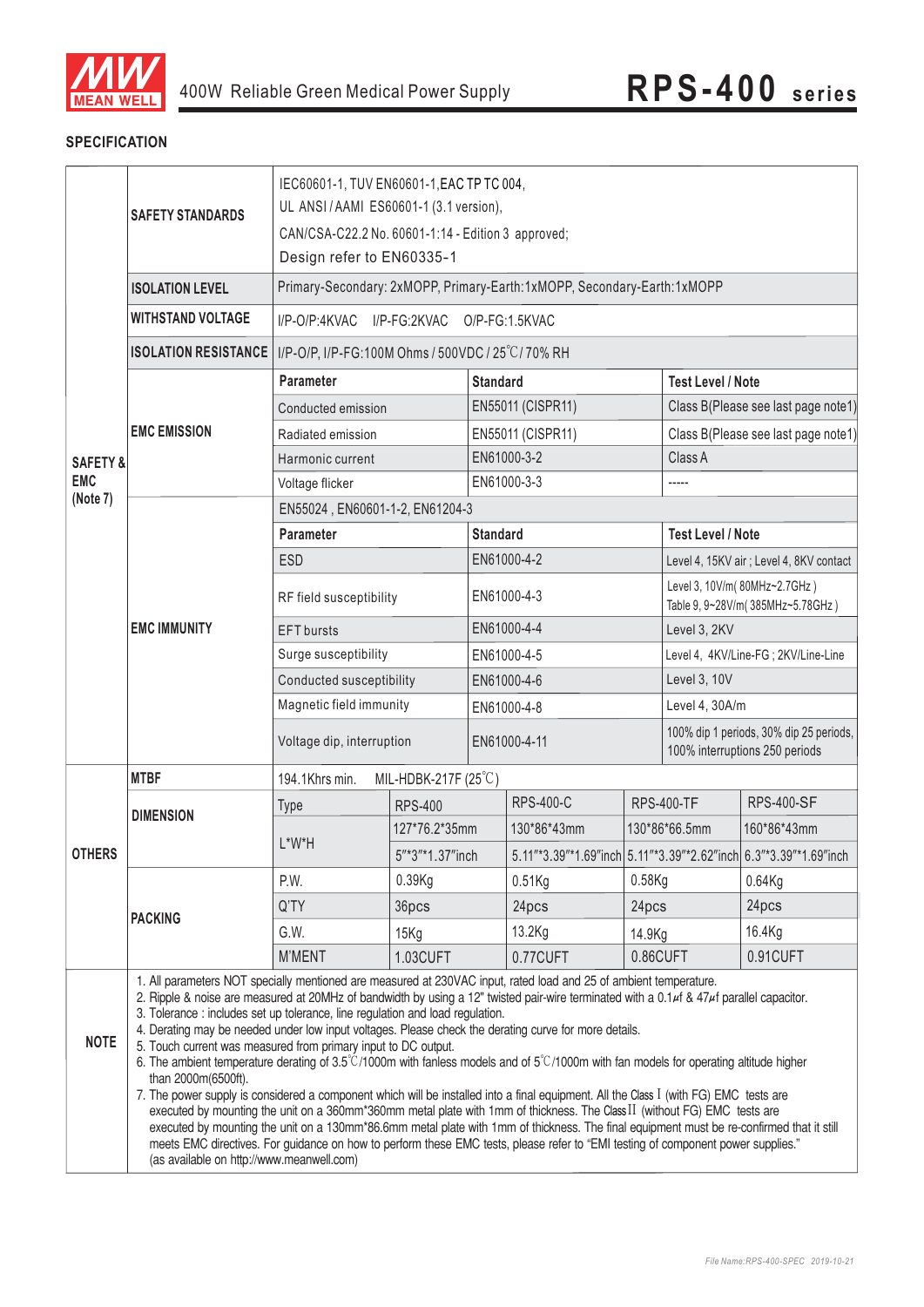

### 400W Reliable Green Medical Power Supply **RPS-400 series**

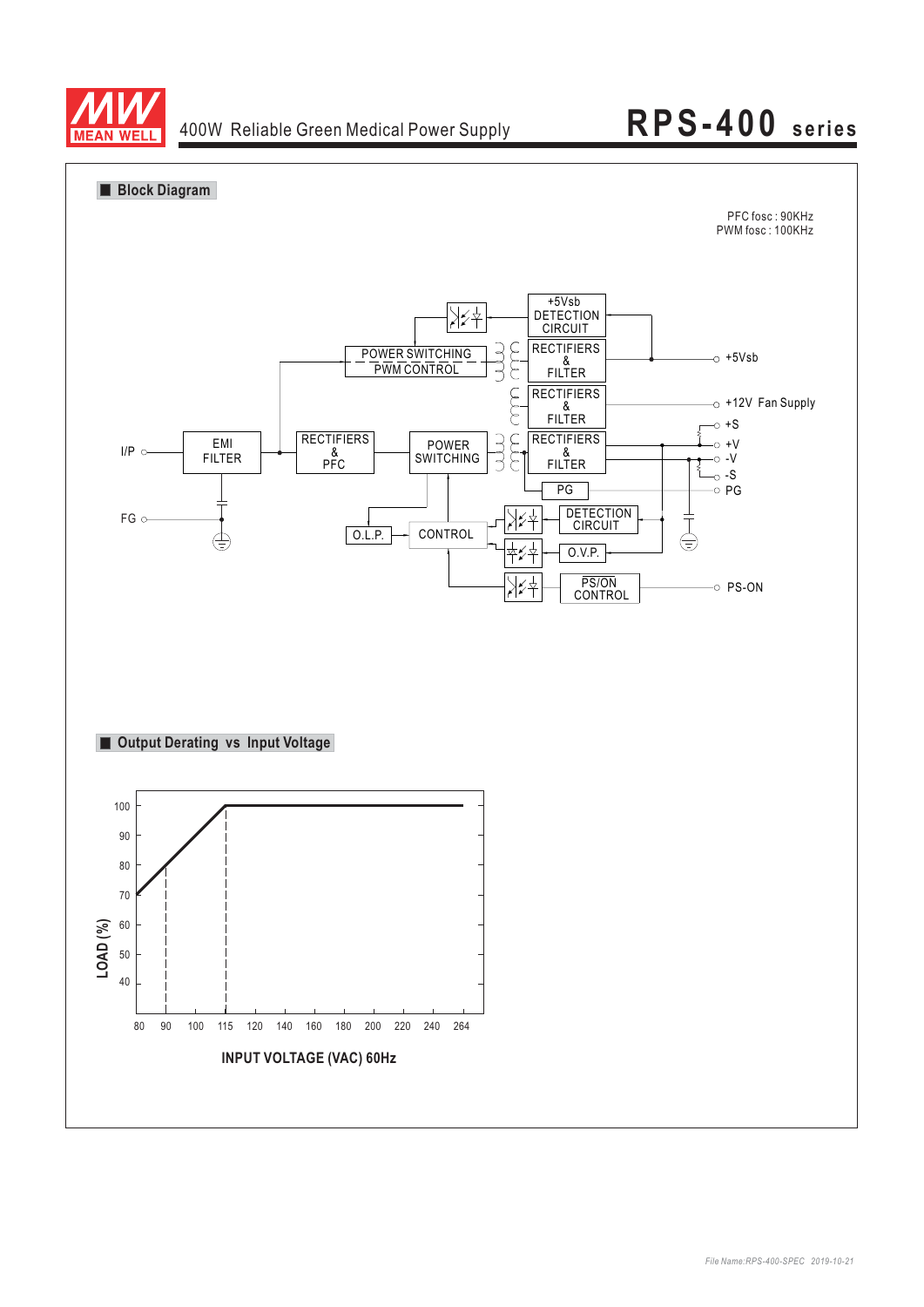

| 0          | RPS-400 & RPS-400-C                                                                   |                            | ⊙                        | <b>RPS-400-TF/SF</b>                                                   |                            |                 |
|------------|---------------------------------------------------------------------------------------|----------------------------|--------------------------|------------------------------------------------------------------------|----------------------------|-----------------|
| 400        | With 25CFM fan                                                                        |                            | 400                      |                                                                        |                            |                 |
| 250        | RPS-400-C:115VAC Converction                                                          |                            | 250                      |                                                                        |                            |                 |
| 200        | RPS-400:115VAC Converction                                                            |                            | 150                      |                                                                        |                            |                 |
| 190<br>160 | RPS-400-C:230VAC Converction J<br>RPS-400:230VAC Converction                          |                            | LOAD (W)                 |                                                                        |                            |                 |
| 130        |                                                                                       |                            | 100                      |                                                                        |                            |                 |
|            |                                                                                       |                            | $50\,$                   |                                                                        |                            |                 |
|            |                                                                                       |                            |                          |                                                                        |                            |                 |
|            | $10\,$<br>$20\,$<br>$30\,$<br>$-30$<br>$\mathbb O$<br><b>AMBIENT TEMPERATURE (°C)</b> | $40\,$<br>$50\,$<br>$60\,$ | 70 (HORIZONTAL)<br>$-30$ | $10$<br>30<br>$\mathbb O$<br>$20\,$<br><b>AMBIENT TEMPERATURE (°C)</b> | $40\,$<br>$60\,$<br>$50\,$ |                 |
|            |                                                                                       |                            |                          |                                                                        |                            |                 |
|            | Order No.                                                                             | <b>RPS-400</b>             | <b>RPS-400-C</b>         | <b>RPS-400-TF</b>                                                      | <b>RPS-400-SF</b>          | 70 (HORIZONTAL) |
|            | Products                                                                              | <b>ANTI DE</b>             | <b>THE REAL PROPERTY</b> |                                                                        |                            |                 |
|            | Convection                                                                            | 250W                       | 250W                     |                                                                        |                            |                 |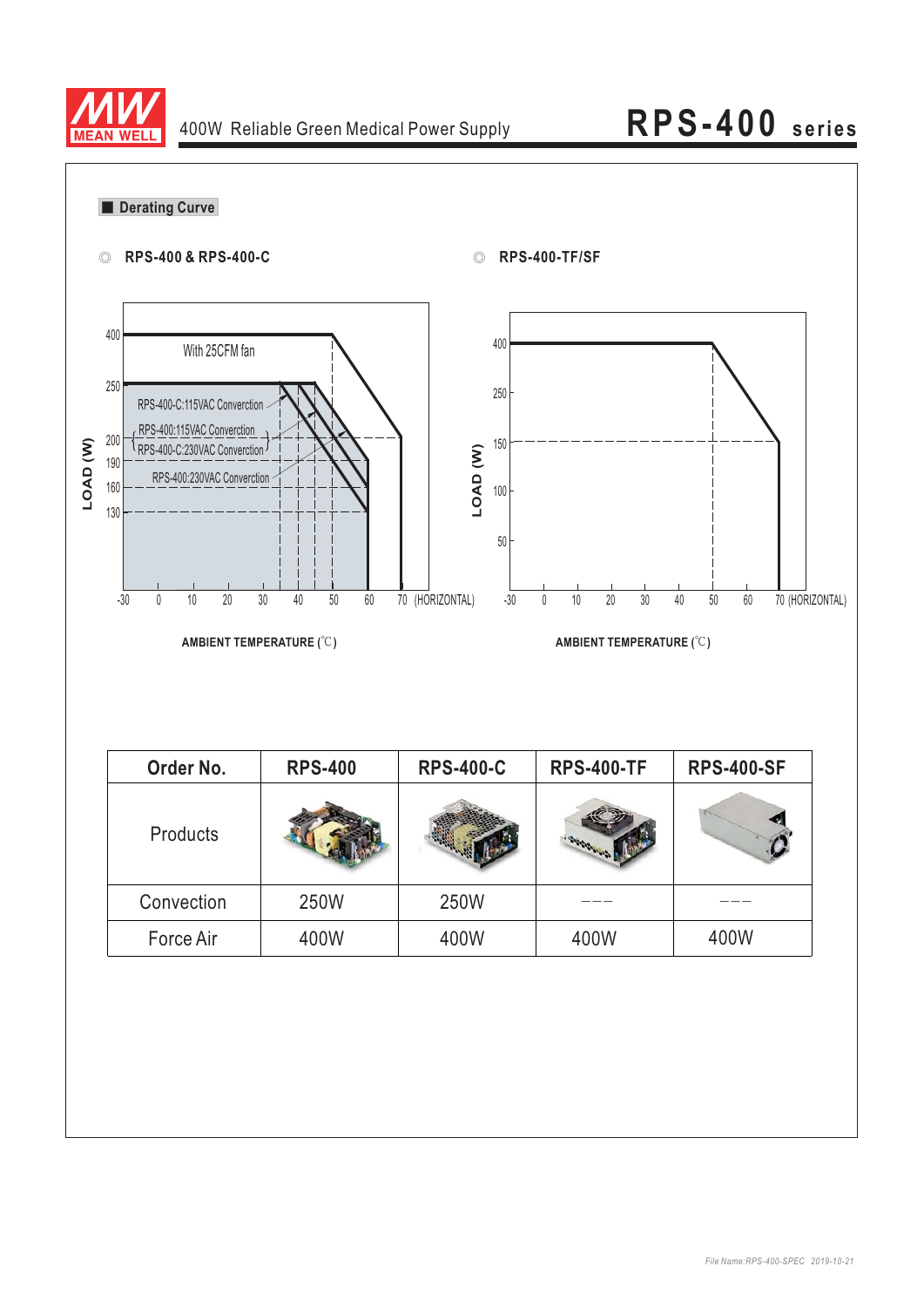

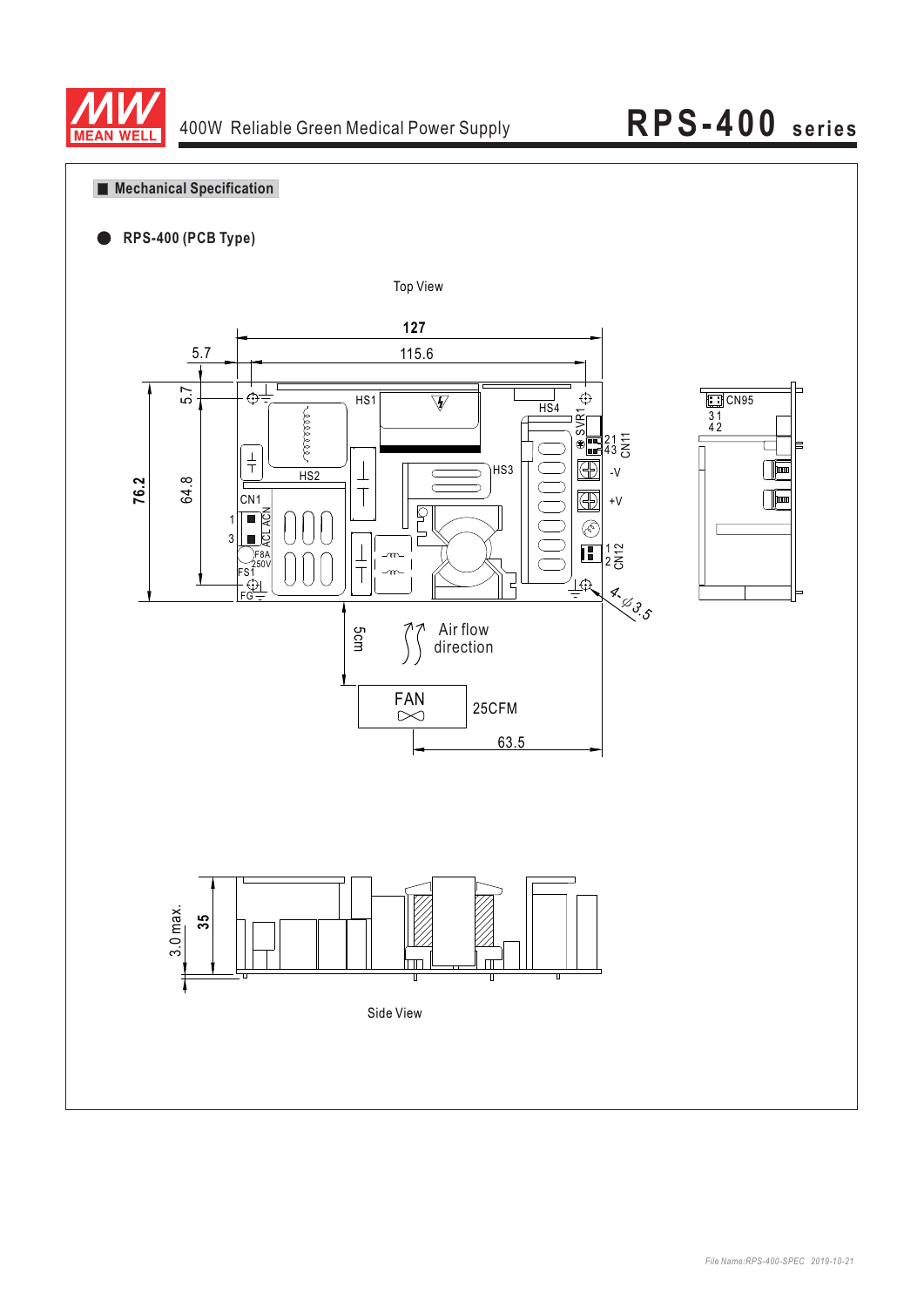

### 400W Reliable Green Medical Power Supply

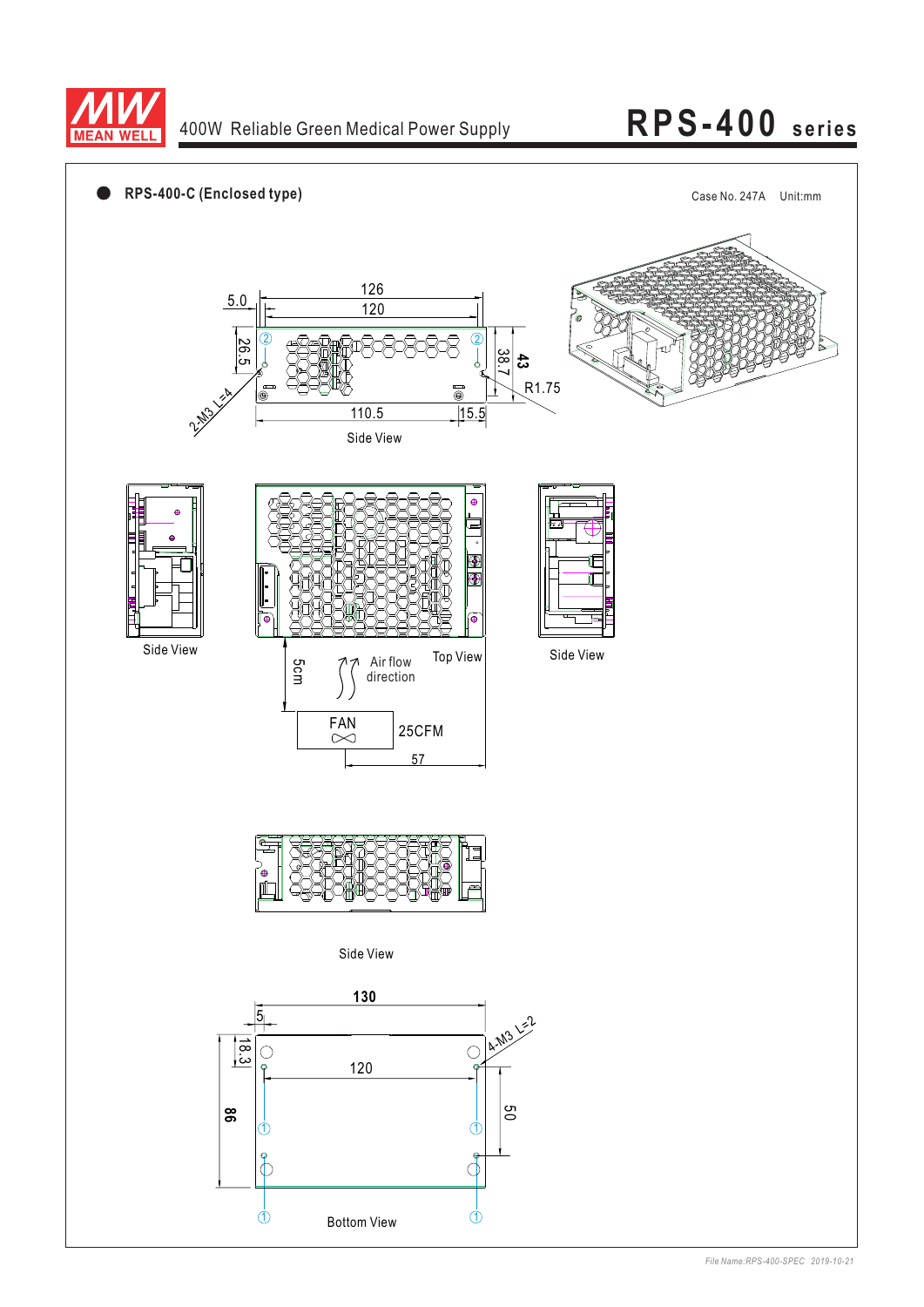

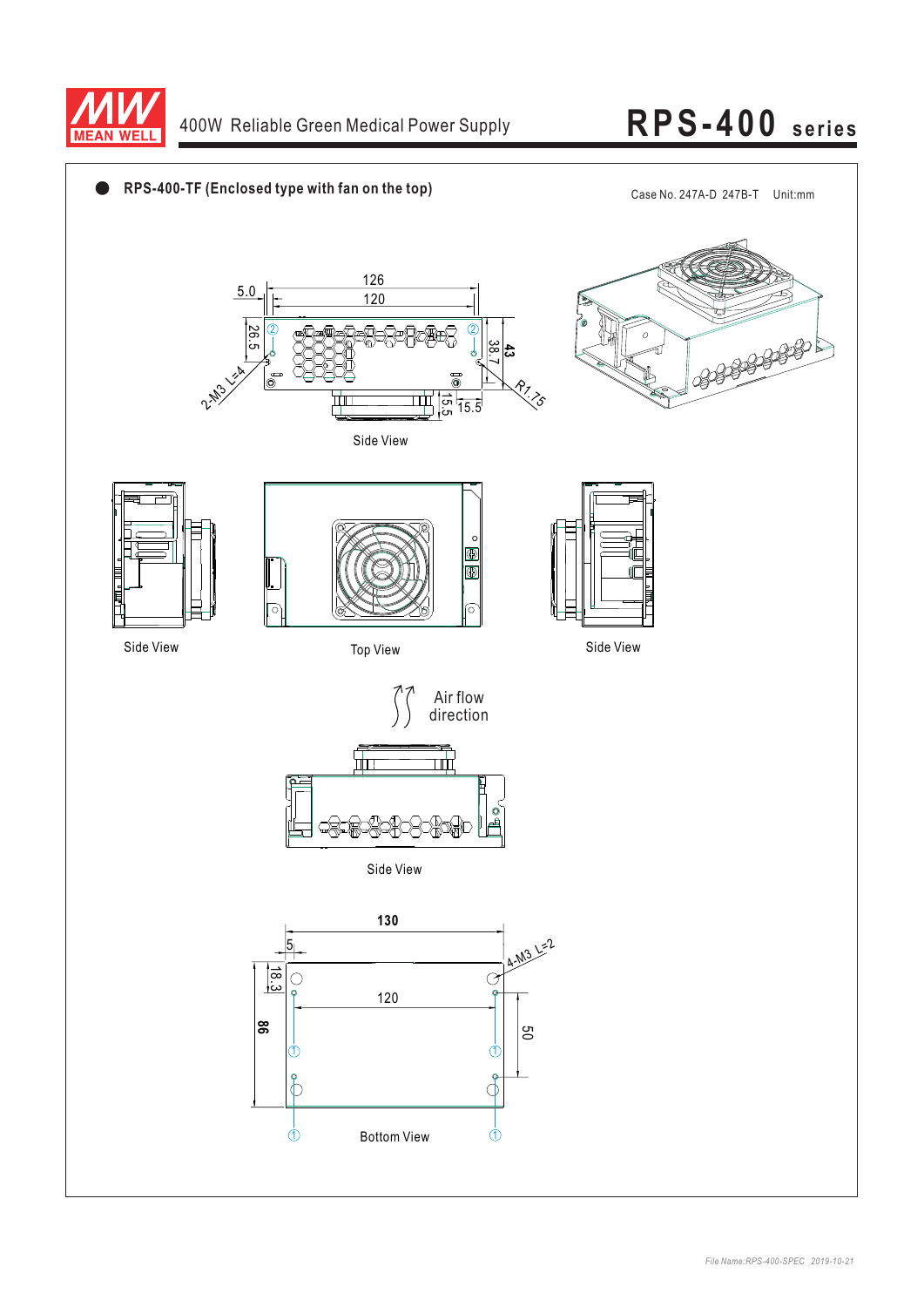